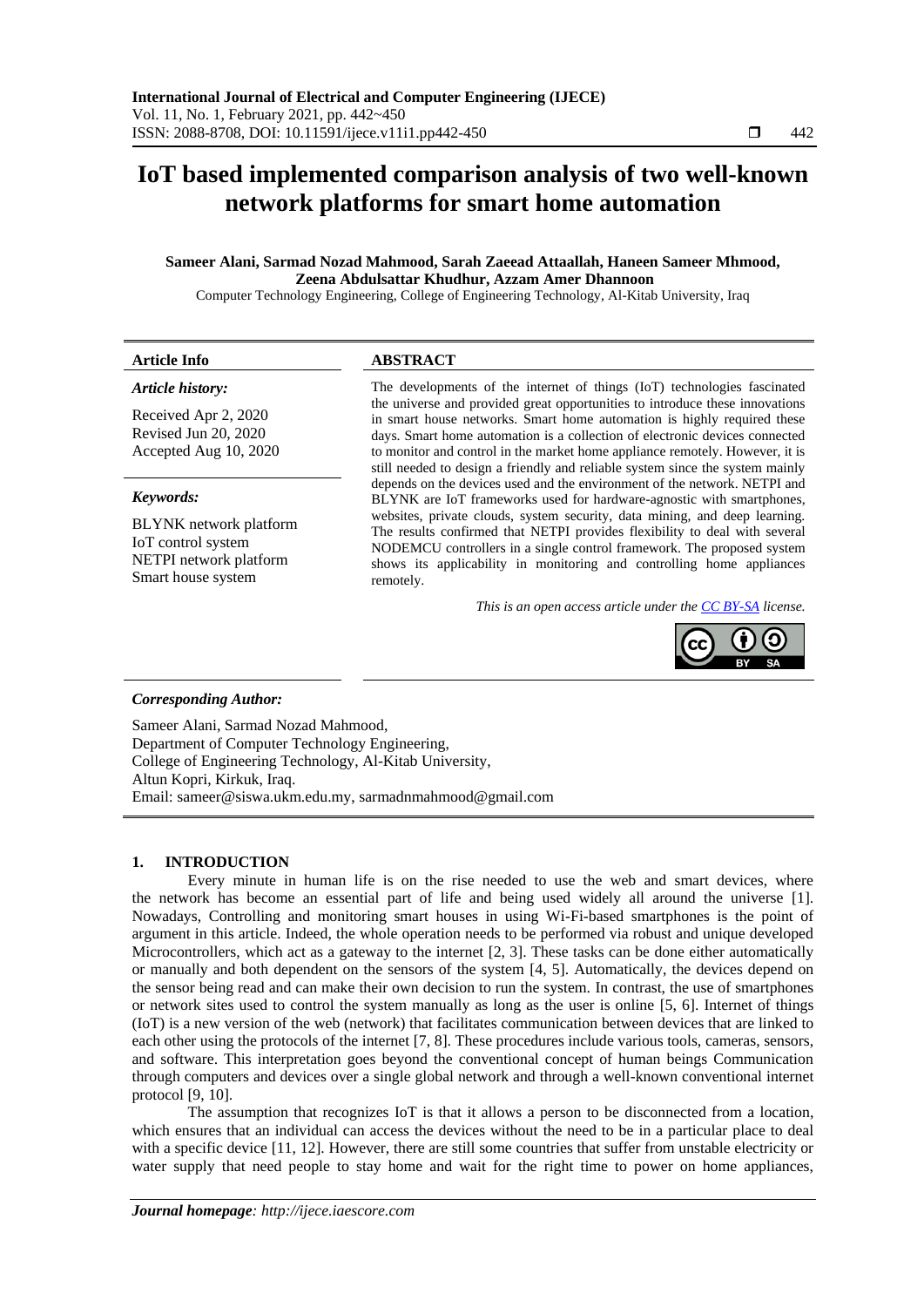especially in Iraq. Iraq still suffers from the shortage of continuous electricity due to the destruction of several electric power stations in this country as a result of consecutive wars [14]. Thus, the need to monitor and control home appliances remotely is highly needed in such a situation. In this paper, Smart home automation is designed and tested to overcome challenges in Iraq, such as water distribution, rationalization of electricity consumption and building security to improve the quality of life and comfort. The rest of this paper as follows. Section 2 explains the literature review. Sections 3 and 4 demonstrate the system architecture and the methodology, respectively. Section 5 explains the results. Finally, the conclusion is explained in section 6.

#### **2. LITERATURE SURVEY**

Smart homes based on IOT technology are becoming more and more popular. Recently, several studies have been proposed different designs. [15] Recommended how to track the health treatment of the individual (BP, pulse rate, heart rhythm, temperature) and inform the doctor whether an abnormal condition decreases or enhances shifts. People at risk can be tracked using an alarming device, so according to this initiative, anytime there is a rise or decline in health care (BP, pulse rhythm, heart pressure, temperature) it can be controlled using a DHT11 sensor and is alerted using an alarming device or warning sensor. Furthermore, in [16], they developed a system that gives the consumer the ability to either monitor their household appliances by application or by using voice commands. This allows users the ability to automate their home without the need to buy expensive smart devices; other innovations can be made to this initiative, by replacing the switch with the Wattmeter & Electric control package [17]. The manual electrical control can be triggered automatically and the energy logging is not always reliable since ESP8266 ESP-12F has only 1 ADC, implying that it can only use currently. At the same time, the voltage is stated statistically in the software panel. The new approaches to measure the temperature and the humidity were developed, as explained in [18].

The author added the DHT11 sensor to the IoT based smart window. This provides the window process with an efficient solution. For schools, orphanages and smart cities, this will be very beneficial. It is liable for the normal maintenance of the room temperature. The Arduino is linked to the Bluetooth network. All the devices can be operated with the Arduino. However, to link to the Bluetooth, it has to be within a short distance [19]. Moreover, in the field of a smart home system that uses WSN to monitor/control data, the solution is discussed and explained for the house automation system based on IoT, which focused on the transportation of hardware, software, and data [20]. The solution they gave is that the system's main application is run on the computer, which is located at home, connected to the sensors of the household appliance to collect data and to be the central device of the system which is connected to the server. The home automation program that has been built can be operated either by a web application or by a Chabot [21].

However, since the text Chabot is used instead of the voice Chabot, the user needs to input commands manually, which not only takes more time but is also not easy for the user. P. S. N. Reddy, *et al.* [22] has implemented a home maintenance and security system. This paper focuses primarily on addressing the daily problems faced by people in Nepal, where regular power cut-offs, unmanaged urbanization, lack of manpower in irrigation and fisheries are apparent. Most researchers used network clouds such as BLYNK Framework, which can be configured easily by IOS or Android apps to control Arduino, Raspberry Pi and the other microcontrollers that work over the internet. Moreover, NETPI framework can be the optimum choice to fulfill the specifications. NETPI is almost similar to BLYNK except with a bit programming complication than BLYNK.

#### **3. SMART SYSTEM ARCHITECTURE**

The cornerstone of today's project is the wi-fi compatible board that needs no introduction; the NodeMCU development board based on the ESP8266. It is an open-source framework to produce WiFi-based embedded systems and is based on the popular ESP8266 wi-fi module running the Lua based NodeMCU firmware [22, 23]. ESP8266 NodeMCU is as shown in Figure 1(a). Furthermore, the temperature/humidity sensor shown in Figure 1(b) is known as DHT. It is measuring the values of (T) and (H) delivering compatible advanced yield. DHT is a low-cost optical temperature and humidity sensor. This sensor can be conveniently attached to any microcontroller such as Arduino and Raspberry Pi.

In order to measure humidity and temperature instantaneously, the sensor is considered reliable and stable due to the exclusive digital signal and data realization-based temperature/Humidity sensing module. It gives unwavering high quality and long-haul dependability [19, 24]. The relay module is an electrically operated device that can be turned ON or OFF, let the current move through or not, and can be managed at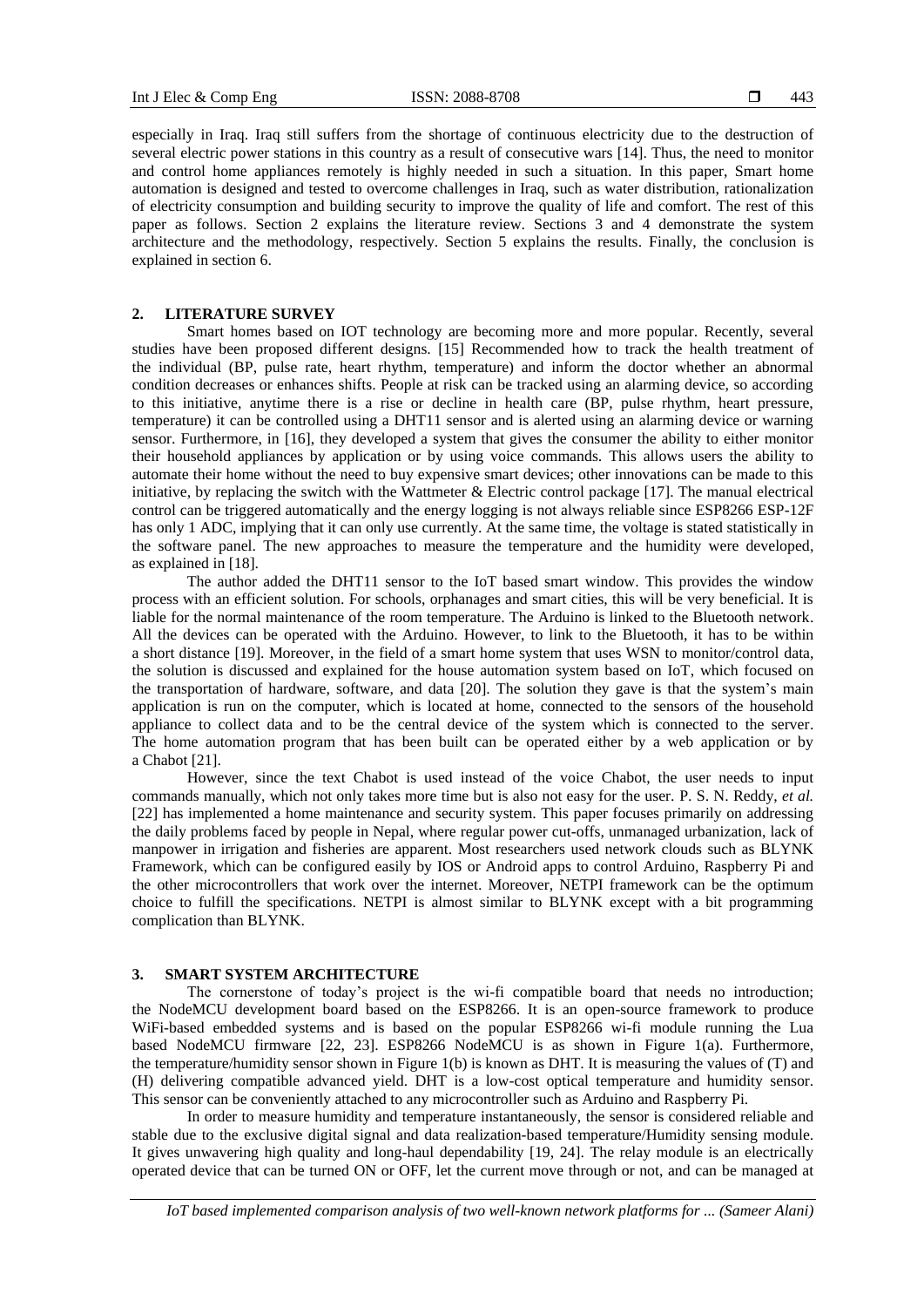low voltages, such as the voltage provided by the NODEMCU. Managing the Arduino relay module is as easy as managing any other output, as depicted in Figure 1(c). The sun delivers its energy to us as heat and light. There are two main types of solar power systems, namely solar thermal systems that trap heat to warm water and solar photovoltaic systems that directly convert sunlight to electricity as shown in Figure 1(d). When the photovoltaic modules are exposed to sunlight, they generate direct electricity (DC) [25, 26]. Besides, the SnO2-based gas liquefied petroleum gas (LPG) displays mild conductivity in clean air. Figure 1(e) shows the sensor module that the conductivity is directly proportional to higher levels of gas for propane, LPG, hydrogen, methane, and the other steam. The sensitivity of the MQ-2 sensor is considered extremely high. In addition, the module's cost limitations are acceptable for different applications [27, 28]. The VH heater voltage provides the sensor with the working temperature, while VC discovers the voltage over the load resistance VRL. The efficiency of the proposed sensor can be increased by using a reasonable RL to fulfill (1) [27].

$$
P_S = V_C^2 * (\frac{R_S}{R_S + R_L})^2
$$
 (1)

Where, Ps: Sensitive power of the body, Vc: Loop voltage, Rs: Sensing resistance, RL: Load resistance.

For more clarity, Figure 1(e) depicts the proposed module and schematically. PIR sensor is the abbreviation derived from "Passive Infrared" or "IR motion." The proposed sensor is considered low-cost, easy to implement, small and low-power consumption. The PIR module consists of a pyroelectric sensor that measures the infrared radiation levels. In addition, the sensor is made in two different parts. This technique of development is carried out because the sensor aims not only to detect the corresponding motion but also to detect the levels of infrared radiation. It is worth mentioning that each half will finish each other so that if one- half senses low IR radiation, the performance can switch high or low as shown in Figure 1(f). Finally, an anemometer is a device used to calculate wind speed and is famed to be an efficient instrument for the weather station, as shown in Figure  $1(g)$ . The anemometer is designed for outdoor equipment to pass the signal to the microcontroller easily.

Nonetheless, most research papers and initiatives are not incorporating such a responsive feature as the wind speed sensor suggested. This sensor is the main feature combining the characteristics of the weather station. In this study, wind speed is calculated, processed and shown directly through BLYNK platform in the specified location with respect to provide the module by (9 - 12)V external voltage [30].



Figure 1. Individual system components

#### **4. METHODOLOGY**

In this section, the devices will be connected using Internet service, linking the sensors to the nodes and controlling these devices remotely such that the smart system was built to carry the tasks of this research out. Two kinds of network platforms were utilized to control the NodeMCU that is used to monitor the household devices. One of these platforms is the BLYNK, which is one of the phones systems-based network control platforms with a restricted number of active microcontrollers in single project design (GUI). Under this act, only one controller can be programmed with BLYNK to satisfy the specifications of a subsystem. Depending on this assumption, NETPI platform can be the optimum choice due to its ability to customize several microcontrollers' connectivity with respect to programming methodology. The supervision processes on the entire sub-models shown in Figure 2.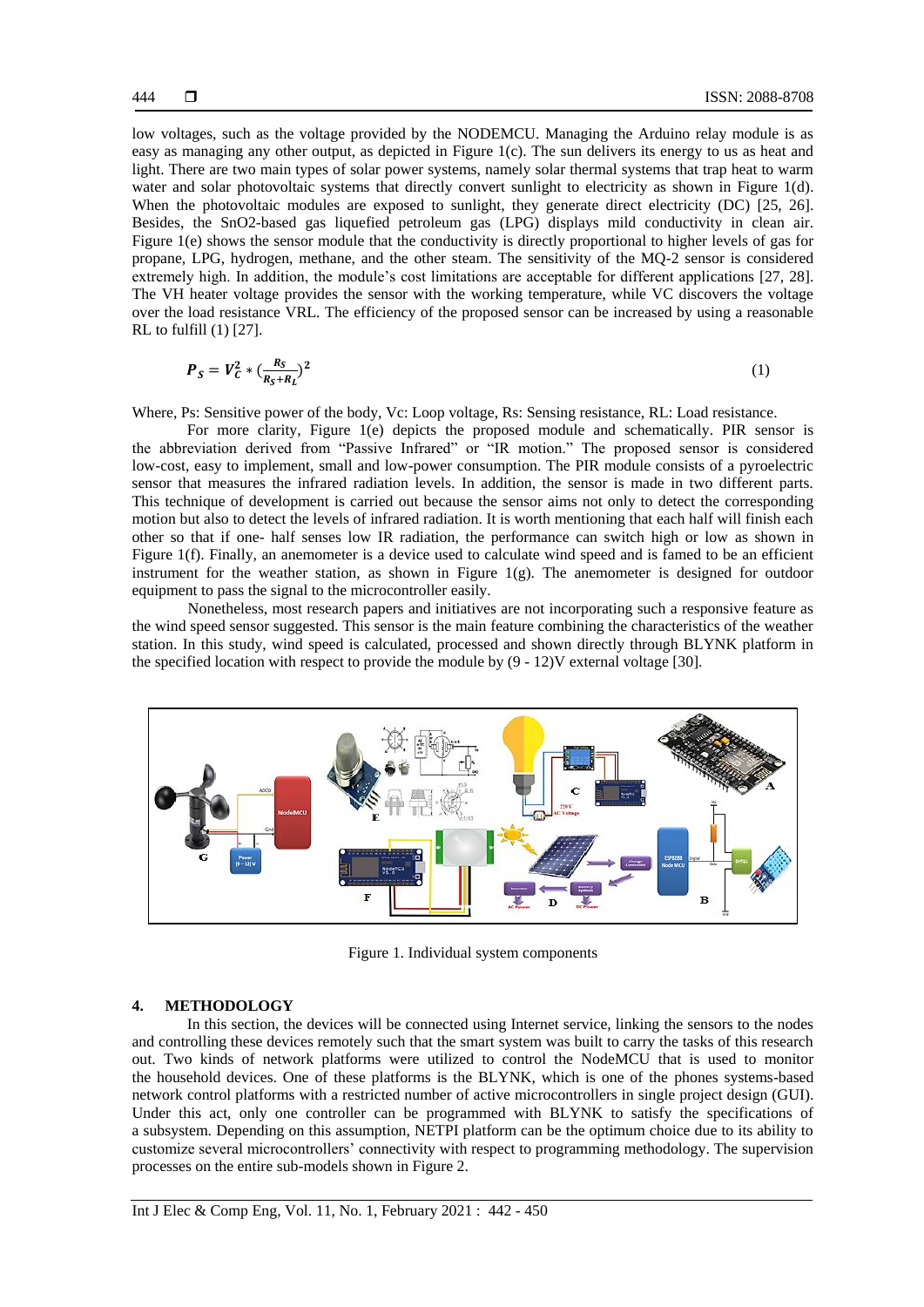

Figure 2. The overall system control methodology

## **4.1. NETPI based NODEMCU1**

In this work, the connection of each NODEMCU differs from each other. Each NODEMCU will be assigned to perform a specific task. NODEMCU1 controls the quadruple relay ports through the digital pins such that the first digital pins are connected to the input ports of the relay from (IN1–IN4). Furthermore, the VCC and GND terminals of the relay are connected to the NODEMCU1. The other side of the relay controls four devices defined by the light system of the house, the HVAC (Heating, ventilation, and air conditioning systems) system, etc. The house devices can be turned ON/OFF manually based on the decision by the user.

#### **4.2. NETPI based NODEMCU2**

The NODEMCU2 is chosen to monitor and detect the existence of gas leakage in the environment remotely. The LPG gas sensor is connected to NODEMCU2 across one of the digital pins, VCC and GND. In order To measure the temperature and humidity, the DHT11 sensor is used and connected to NODEMCU2 across VCC to 3.3V pin, GND to GND and the data terminal to one of the digital pins. Besides, the power system-based PV panel is considered the distinctive part of the smart house due to the necessity for the clean energy provided by sun radiation to reduce the cost of the electric power. Measuring the voltage and the current in the battery remotely through the analog pin (ADC0) of NODEMCU2 and the criteria for the PV used shall be as follows:

- Peak power  $= 3W$  power
- Maximum power current (Imp) =  $0.34$  A
- Open circuit voltage (Voc) =  $12$  V

The storage cell utilized in this project is a lithium-ion battery  $(12V, 1.2A)$ , standby  $(13.5-13.8)V$ and cycle use (14.4–15)V. To intensify the current, we planned to link 4 parallel PV panels as seen in Figure 3 in order to get the following technical options shown in (2), (3) and (4):

$$
4PV * I_{mp} = 1.36 A \tag{2}
$$

$$
4PV * peak power = 12 V \tag{3}
$$

$$
P = I * V \to 1.2 * 12 = 14.4 W \tag{4}
$$



Figure 3. Four PV panels connected in parallel

The rest of the IoT system parts that are connected can be modeled such that they fulfill the desired environment specifications described in Figure 4.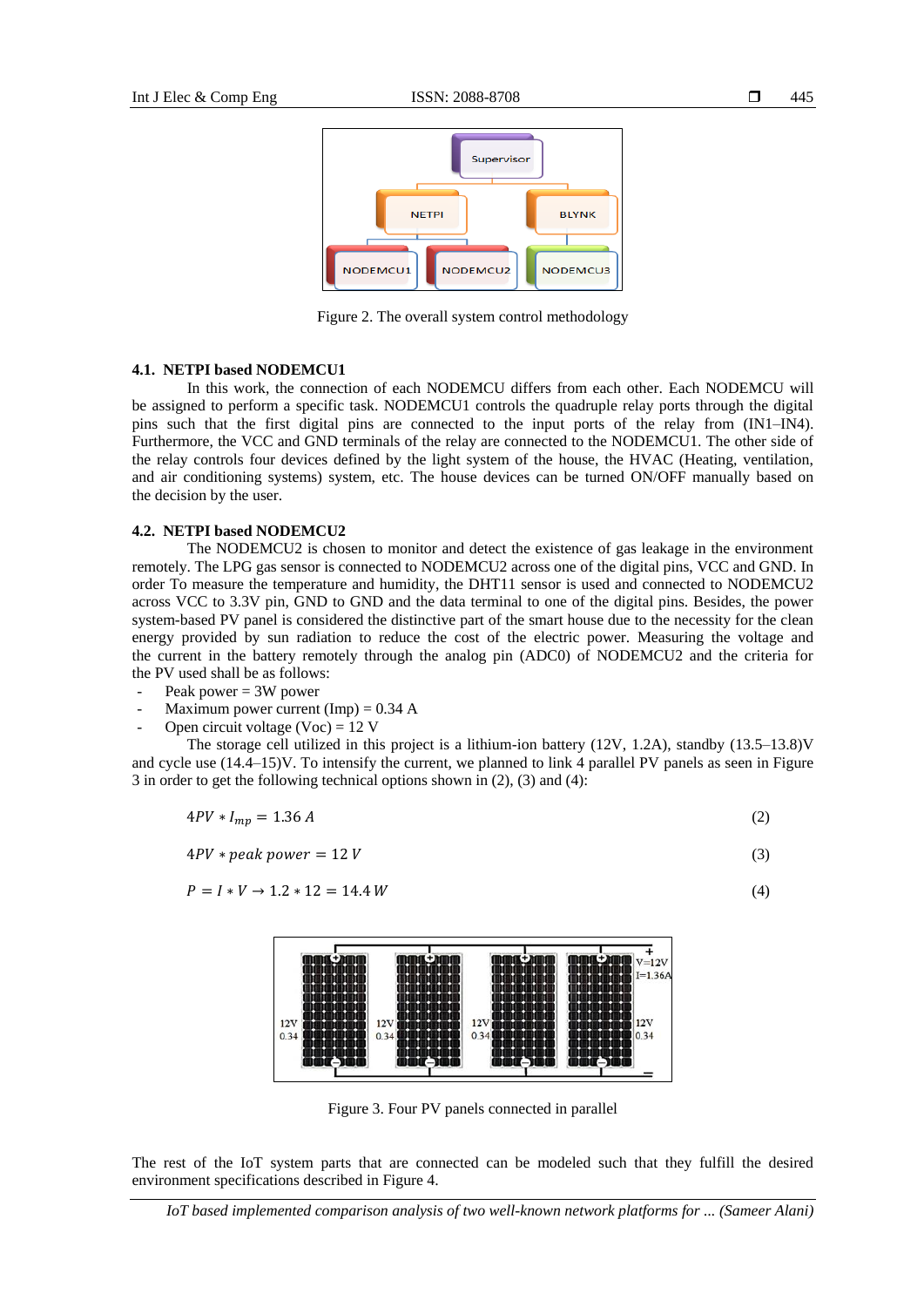

Figure 4. Overall IoT system connection

## **4.3. BLYNK based NODEMCU3**

As shown in Figure 4, NODEMCU3 is the controller responsible for controlling the wind speed and motion sensors via BLYNK platform. The interesting part is that we could use the PV panels to charge the battery through NODEMCU2 and provide the wind speed sensor by the required power through NODEMCU3. Hence, the overall supervision methodology is satisfied such that the whole system is dependent regardless of the separated network platforms that are used to interact with the available NODEMCU modules. BLYNK platform needs to be configured and registered using an email such that any project design will be confirmed by an authentication code sent to that email address by BLYNK. Furthermore, the authentication code alongside with the SSID and the password of the network station must be included in the programming code of NODEMCU3. The BLYNK project design contains two gages to show the temperature and the humidity through an additional DHT11 sensor. In addition, the anemometer identified by the wind speed sensor is connected to NODEMCU3 across the analog pin (ADC0) with respect to the power given from the battery to measure the speed of the wind outdoor, which will be seen as another gage in the platform as shown in Figure 5.



Figure 5. BLYNK project design

As shown in Figure 5, we used two tools available in BLYNK. These tools are the "Eventor" and the "Notification.". These two tools are utilized with the motion sensor (PIR) such that the platform sense the availability of any motion around the PIR through the "Eventor" with respect to the pin that the PIR is attached to NODEMCU3 and the phone that hold BLYNK will receive a notification showing a message states that motion is available.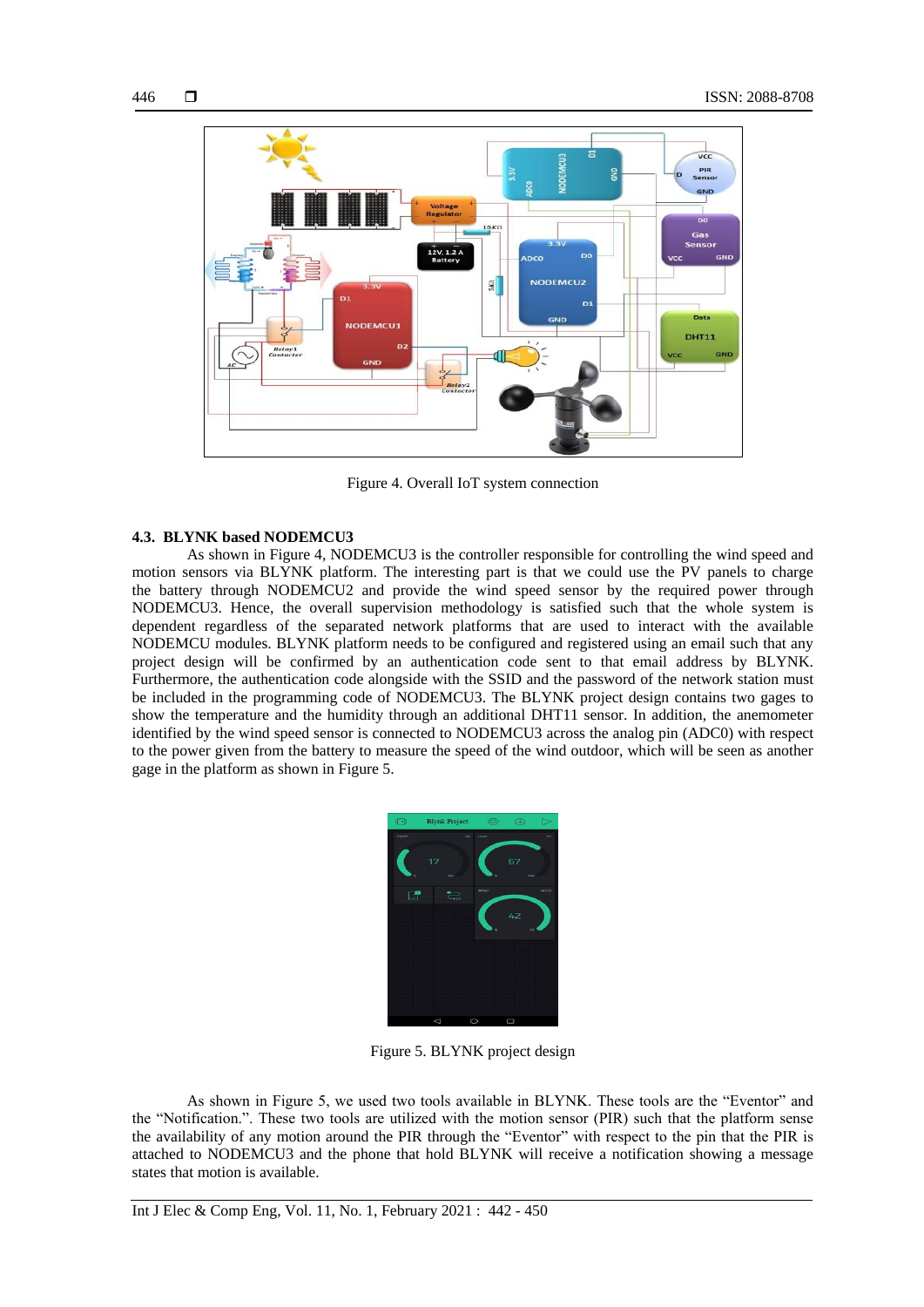## **5. RESULTS AND DISCUSSION**

The overall system behaves by following user specifications that were itemized before. The specifications of the modules complete the tasks of each other under the supervision of the main supervisor. Firstly, the temperature and humidity sensor measure the real output through the DHT11 sensor. Furthermore, the instrument used for the gas intensity calculation (MQ2) passes the differences of air quality across the digital pin such that (0) indicates that there is no gas leak, (1) refers that a leak is detected. The key issue described above is that, unlike the other servers, the capacity to use more than one microcontroller to monitor multiple devices (in a single, specific GUI). Due to the direct usability of BLYNK platform, it is aimed to omit the flowchart of the device's work under the supervision of NODEMCU3. For the control system applicability, designing the control system is to fulfill a precaution manually and automatically during specific temperature conditions. Moreover, the wind sensor programming manner can be performed by satisfying specific parameters. The initial state and maximal wind velocity are determined according to (5) and (6) as follows:

$$
Map(Min Voltage - Min Speed) = Map(0.01 - 0)
$$
\n(5)

$$
Map(Max \; Voltage - Max \; Speed) = Map(1.30 - 32) \tag{6}
$$

The adjustment factor can be accomplished by dividing the digital constant into the analog range which gives (0.005) which can be used to measure the speed of the wind across the analog pin (ADC0) of NODEMCU3 by satisfying (7) as follows:

$$
Anemometer = (ADC0)Value * 0.005 \tag{7}
$$

As a final spotlight, NODEMCU microcontroller deals only with 3.3V as a regular voltage. As a result of this, the 12V battery voltage must be stepped down to 3.3V across voltage divider role as applied in the overall connection in Figure 4 and given in (8):

$$
V_{R2} = \left(\frac{R_2}{R_1 + R_2}\right) * V_{in} \tag{8}
$$

The value of the resistors R1 and R2 are specified by (15 and 5) k $\Omega$ , respectively, with respect to the 12V battery as the input voltage based on the connection manner exposed partially in Figure 4. Furthermore, HVAC refers to heating, ventilation and air conditioning systems and the whole lights of the house both are dependent on situational conditions, which supposed to be controlled even manually or automatically away from remote stations as depicted in NETPI platform result in Figure 6 alongside with the other output of the sensors.



Figure 6. NETPI platform output in reality

*IoT based implemented comparison analysis of two well-known network platforms for ... (Sameer Alani)*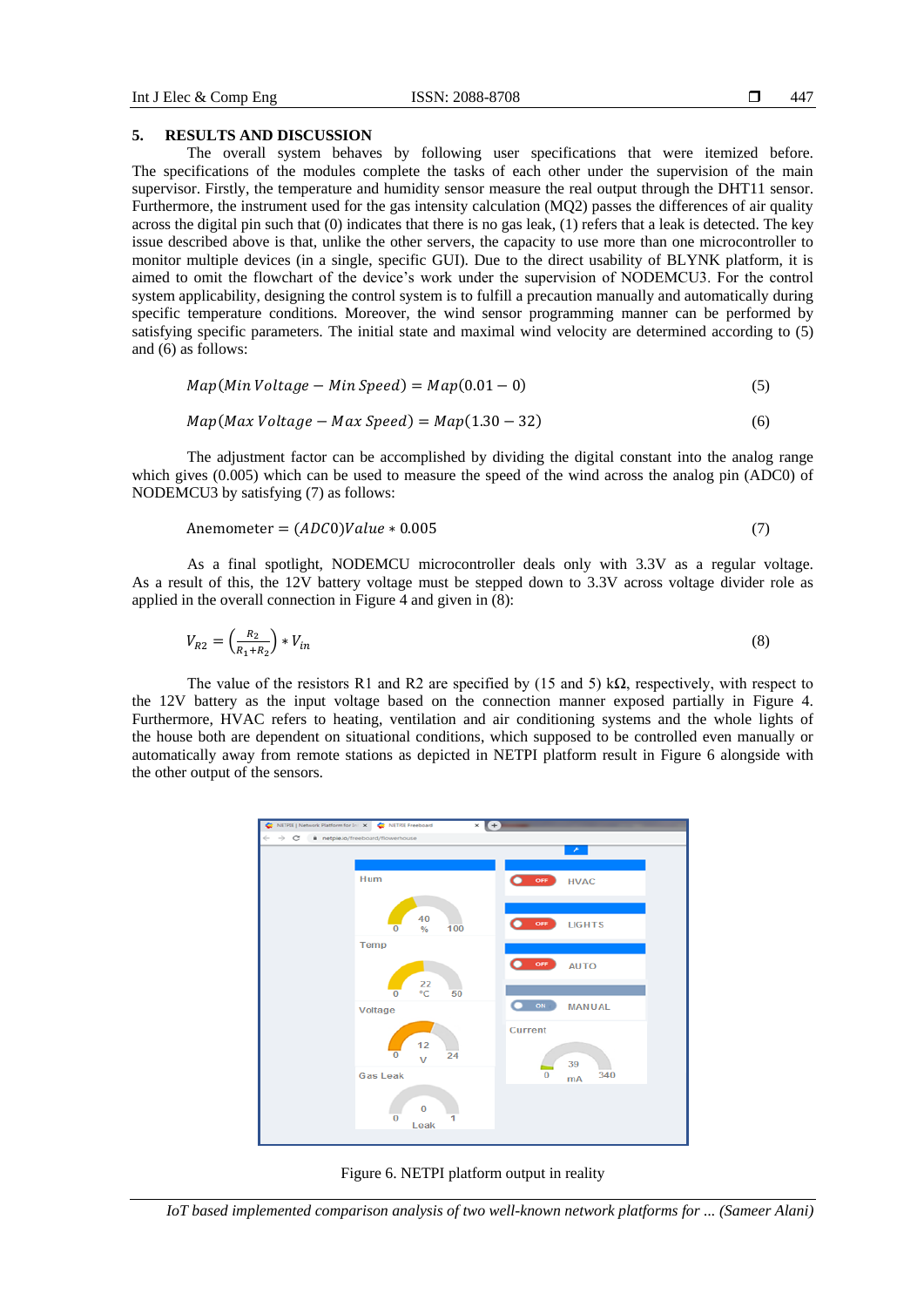The condition of the weather was recorded on the 9<sup>th</sup> of January 2020 at the "Roshanbiry" zone, Erbil governorate-Iraq over coordination  $(36.1385^{\circ} \text{ N}, 44.0342^{\circ} \text{ E})$  for 12 hours from  $(17:00-4:00)$ . Finally, the obtained results are shown in Figure 7.



Figure 7. Overall weather results

# **6. CONCLUSION**

This article introduces a complete design and implementation of an innovative, efficient, and low-cost smart house system. Under the guidance of IoT technologies, the system can act and effectively automates remote environments. This research project motivated mainly to compare the applicability and the cost limitation of NETPI and BLYNK network platforms. NETPI confirmed that many specifications could be fulfilled using several modules under the supervision of the main supervisor. However, BLYNK offered restrictions regarding projects' design in a unique sole GUI, especially when more than one microcontroller is used. Besides, the cost is considered expensive due to energy-based limits exist in BLYNK that constrain users to fulfill their design specifications. On the other hand, the BLYNK platform is friendly, helpful and easy to design considerable projects in less time, unlike the NETPI platform that needs great effort to deal with the complexity of the programming manner.

#### **ACKNOWLEDGEMENTS**

We would like to thank our university (ALKITAB UNIVERSITY) precisely computer technology engineering Department, for their support and creating the appropriate requirements necessary during our study and research project period.

# **REFERENCES**

- [1] S. A. Hussein, et al., "A New Hybrid Technique to Improve the Path Selection in Reducing Energy Consumption in Mobile AD-HOC Networks," *International Journal of Applied Engineering Research*, vol. 12, no. 3, pp. 277-282, 2017.
- [2] B. Bohora, et al., "IoT Based Smart Home Using Blynk Framework," *Zerone Scholar*, vol. 1, no. 1, pp. 26-30, 2016.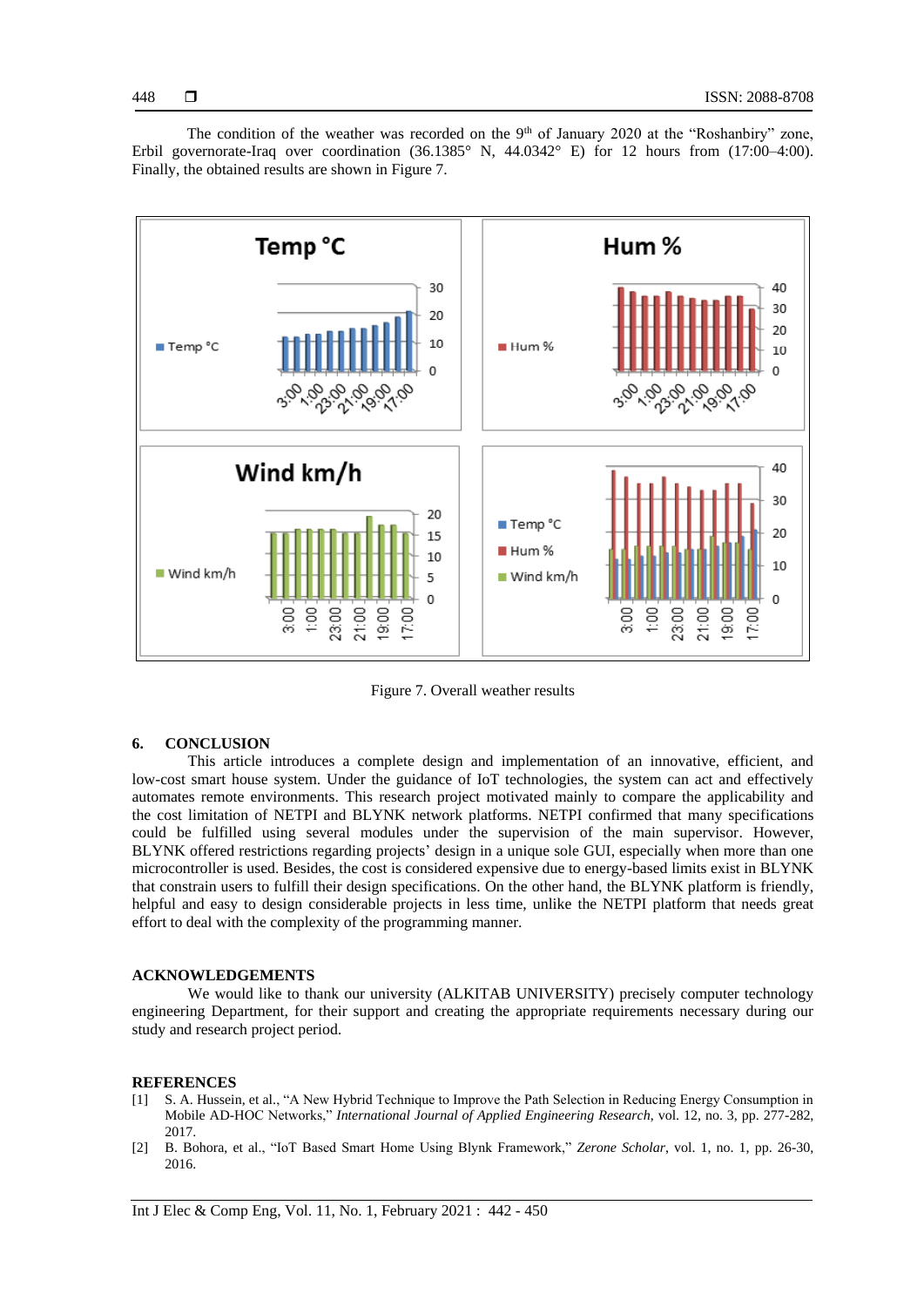- [3] T. Adiono, et al., "Curtain control systems development on mesh wireless network of the smart home," *Bulletin of Electrical Engineering and Informatics (BEEI)*, vol. 7, no. 4, pp. 615-625, 2018.
- [4] O. S. Al-Heety, Z. Zakaria, M. Ismail, M. M. Shakir, S. Alani, and H. Alsariera, "A Comprehensive Survey: Benefits, Services, Recent Works, Challenges, Security, and Use Cases for SDN-VANET," *IEEE Access*, vol. 8, pp. 91028–91047, 2020.
- [5] S. Alani, et al., "A Study Review on Mobile Ad-Hoc Network : Characteristics, Applications, Challenges and Routing Protocols Classification," *International Journal of Advanced Science and Technology*, vol. 28, no. 1, pp. 394-405, 2019.
- [6] R. A. Rahman, et al., "IoT based temperature and humidity monitoring framework," *Bulletin of Electrical Engineering and Informatics (BEEI)*, vol. 9, no. 1, pp. 9-11, 2020.
- [7] A. H. Ali, et al., "Smart monitoring system for pressure regulator based on IOT," *International Journal of Electrical and Computer Engineering (IJECE)*, vol. 9, no. 5, pp. 3450-3456, 2019.
- [8] A. M. Fahad, et al., "Ns2 based performance comparison study between dsr and aodv protocols," *International Journal of Advanced Trends in Computer Science and Engineering*, vol. 8, no. 1, pp. 379-393, 2019.
- [9] A. A. Jaber, et al., "Internet of things based industrial environment monitoring and control: A design approach," *International Journal of Electrical and Computer Engineering (IJECE)*, vol. 9, no. 6, pp. 4657-4667, 2019.
- [10] S. Alani, et al., "A new energy consumption technique for mobile Ad-Hoc networks," *International Journal of Electrical and Computer Engineering (IJECE)*, vol. 9, no. 5, pp. 4147-4153, 2019.
- [11] M. A. Saad, et al., "Performance evaluation improvement of energy consumption in adhoc wireless network," *International Journal of Advanced Science and Technology*, vol. 29, no. 3, pp. 4128-4137, 2020.
- [12] S. A. Rashid, et al., "Prediction based efficient multi-hop clustering approach with adaptive relay node selection for VANET," *Journal of Communications*, vol. 15, no. 4, pp. 332-344, 2020.
- [13] Mahmood, S. N., et al., "GSM based gas leak monitoring system," *Periodicals of Engineering and Natural Sciences*, vol. 7, no. 2, pp. 670-678, 2019.
- [14] A. L. Mahmood, et al., "Design and performance analysis of stand-alone PV system at al-nahrain university, Baghdad, Iraq," *International Journal of Power Electronics and Drive Systems (IJPEDS)*, vol. 11, no. 2, pp. 921-930, 2020.
- [15] J. S. P. Peter and V. S. K. J. Reshmaa, "A Study on MQTT based Environmental Parameters, Monitoring and Alarming System," *Eurasian Journal of Analytical Chemistry*, vol. 13, pp. 323-327, 2018.
- [16] J. S. P. Peter, et al., "Home automation and home security using arduino and ESP8266(IOT)," *International Journal of Innovative Technology and Exploring Engineering*, vol. 8, no. 7, pp. 39-42, 2019.
- [17] L. Syafa'Ah, et al., "ESP 8266 for Control and Monitoring in Smart Home Application," *Proceedings of 2019 International Conference on Computer Science, Information Technology and Electrical Engineering (ICOMITEE 2019)*, vol. 1, pp. 123-128, 2019.
- [18] F. M. Sharmila, et al., "Iot Based Smart Window using Sensor Dht11," *2019 5th International Conference on Advanced Computing and Communication Systems (ICACCS 2019)*, pp. 782-784, 2019.
- [19] H. Singh, et al., "IoT based smart home automation system using sensor node," *Proceedings of 4th IEEE International Conference on Recent Advances in Information Technology (RAIT 2018)*, pp. 1-5, 2018.
- [20] T. Malche and P. Maheshwary, "Internet of Things (IoT) for building smart home system," in *Proceedings of the International Conference on IoT in Social, Mobile, Analytics and Cloud, I-SMAC 2017*, pp. 65-70, 2017.
- [21] N. Vikram, et al., "A low cost home automation system using wi-fi based wireless sensor network incorporating internet of things (IoT)," *7th IEEE International Advance Computing Conference (IACC 2017)*, vol. 100, pp. 174-178, 2017.
- [22] P. S. N. Reddy, et al., "An IoT based home automation using android application," in *International Conference on Signal Processing, Communication, Power and Embedded System (SCOPES 2016)*, vol. 4, no. 4, pp. 285-290, 2016.
- [23] D. Vasicek, et al., "IoT Smart Home Concept," *2018 26th Telecommunications Forum (TELFOR 2018)*, pp. 1-4, 2018.
- [24] P. J. Rani, et al., "Voice controlled home automation system using natural language processing (NLP) and internet of things (IoT)," *Proceedings of 3rd IEEE International Conference on Science Technology Engineering and Management (ICONSTEM 2017)*, vol. 2018, pp. 368-373, 2017.
- [25] V. H. Bhide and S. Wagh, "I-learning IoT: An intelligent self learning system for home automation using IoT," in *2015 International Conference on Communication and Signal Processin (ICCSP 20150*, pp. 1763-1767, 2015.
- [26] S. N. Mahmood, "GSM Interaction Based Real Time Climate Change Monitoring Technique," *Kirkuk University Journal/Scientific Studies (KUJSS)*, vol. 13, no. 2, pp. 1-17, 2018.
- [27] A. S. T. Hussain and S. N. Mahmood, "Hybrid power station act based on run off river," in *2017 IEEE 3rd International Conference on Engineering Technologies and Social Sciences (ICETSS 2017)*, vol. 2018, pp. 1-7, 2018.
- [28] R. C. Pandey, et al., "Internet of Things (IOT) Based Gas Leakage Monitoring and Alerting System with MQ-2 Sensor," *International Journal of Engineering Development and Research*, vol. 5, no. 2, pp. 2135-2137, 2017.
- [29] T. H. Mujawar, et al., "Development of wireless sensor network system for LPG gas leakage detection system," *International Journal of Scientific and Engineering Research*, vol. 6, no. 4, pp. 558-563, 2015.
- [30] N. A. Z. M. Noar and M. M. Kamal, "The development of smart flood monitoring system using ultrasonic sensor with blynk applications," *2017 IEEE International Conference on Smart Instrumentation, Measurement and Application (ICSIMA 2017)*, vol. 2017, pp. 1-6, 2018.